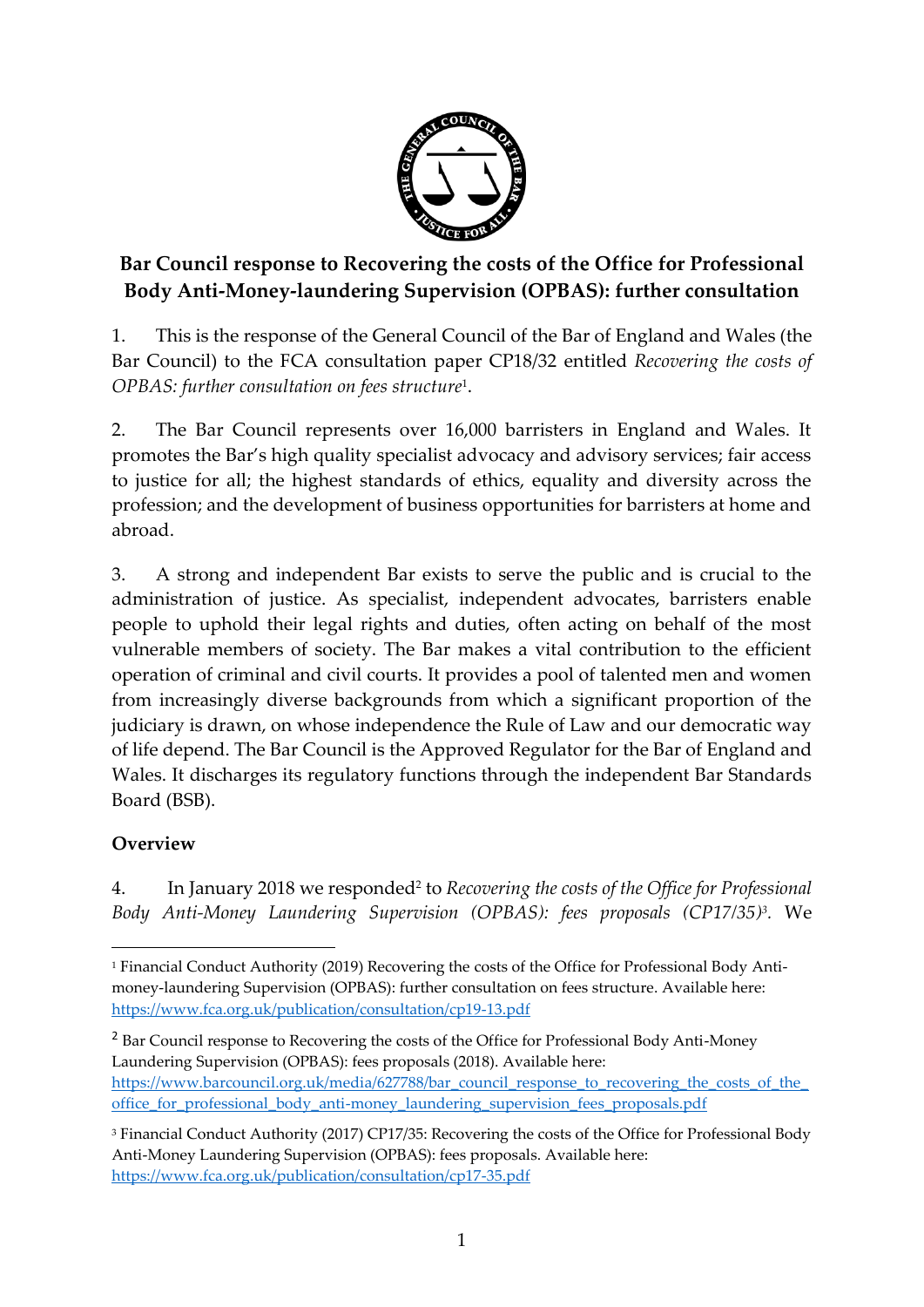expressed agreement with the principle of a minimum fee and indicated that we did not object to the sum proposed, which was set at £5,000 per Professional Body Supervisor ("PBS"). That remains our position.

5. In October 2018 we responded to *Recovering the costs of the Office for Professional Body Anti-Money-laundering Supervision (OPBAS): proposed fee rates for 2018/19*  (CP18/32) 4 , which concerned the proposed variable fee that OPBAS intended to charge PBSs. We said that we took no issue with the methodology used to arrive at the proposed variable fee of £41.03 per supervised individual, save that, as mentioned in our response to CP17/35, no evidence of the running costs of OPBAS had been provided<sup>5</sup>. That remains a concern.

## **Question 1**:

*Do you agree that we should remove the minimum fee structure and charge all PBSs a flat rate of £20.59 per supervised individual, subject to a minimum charge of £5,000? Please support your view with evidence demonstrating the impact on the viability of professional body supervisors and on the individuals they supervise.*

6. We have seen no evidence which leads us to revise our view that the minimum fee structure set out in CP17/35 is the fairest way to assess contributions from PBRs to OPBAS. The threshold of 6,000 supervised individuals required before the variable fee begins to operate is reasonable and evidence-based. Paragraph 2.22 of CP19/13 provides the justification for setting the threshold figure at 6,000 supervised individuals. We agree with that approach, and prefer it to the alternative proposal of a variable fee of £20.59 with a minimum charge of £5,000, which will inevitably favour larger PBSs at the expense of smaller ones.

7. We are not privy to data which would allow us to assess how the proposed variation to the fees structure would affect the BSB's economic viability.

**Bar Council<sup>6</sup> April 2019**

**.** 

<sup>4</sup> Financial Conduct Authority (2018) CP18/32: Recovering the costs of the Office of Professional Body Anti-Money-laundering Supervision (OPBAS). Available here: <https://www.fca.org.uk/publication/consultation/cp18-32.pdf>

<sup>5</sup> Bar Council (2018) Bar Council Response to recovering the costs of OPBAS: proposed fee rates for 2018/19. Available here:

[https://www.barcouncil.org.uk/media/709099/bar\\_council\\_response\\_to\\_recovering\\_opbas\\_fees.pdf](https://www.barcouncil.org.uk/media/709099/bar_council_response_to_recovering_opbas_fees.pdf)

<sup>6</sup> Prepared for the Bar Council by the Money Laundering Working Group